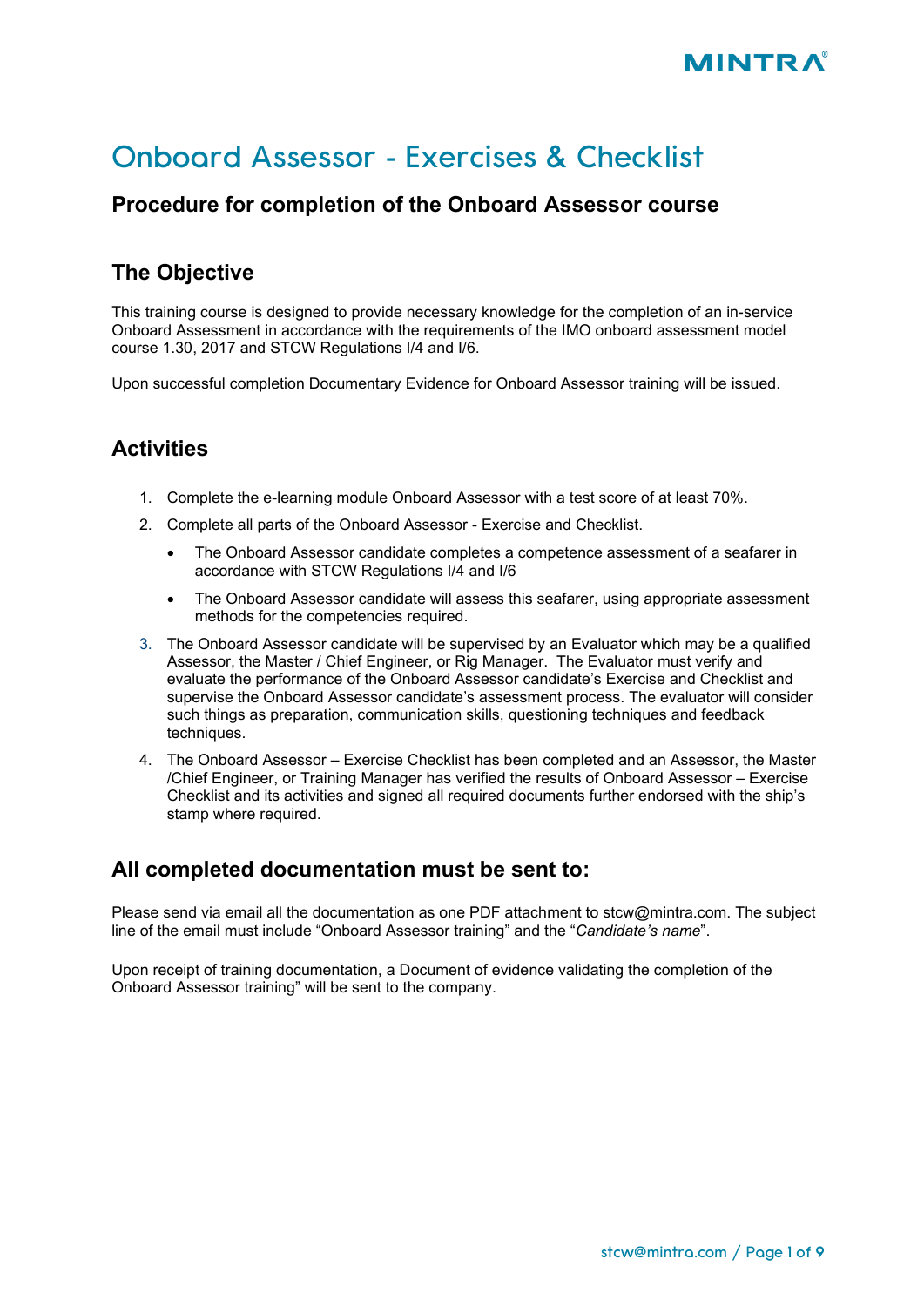

| <b>Candidate Information - Onboard Assessor</b>                                                                       |                       |  |  |
|-----------------------------------------------------------------------------------------------------------------------|-----------------------|--|--|
| Please enter (print clearly) all Candidate information:                                                               |                       |  |  |
|                                                                                                                       |                       |  |  |
| Company:                                                                                                              |                       |  |  |
|                                                                                                                       |                       |  |  |
|                                                                                                                       |                       |  |  |
| <b>Candidate Name:</b>                                                                                                |                       |  |  |
|                                                                                                                       | First - Middle - Last |  |  |
|                                                                                                                       |                       |  |  |
| <b>Position:</b>                                                                                                      |                       |  |  |
| Date of birth:                                                                                                        |                       |  |  |
|                                                                                                                       |                       |  |  |
|                                                                                                                       |                       |  |  |
| <b>Nationality:</b>                                                                                                   |                       |  |  |
|                                                                                                                       |                       |  |  |
| Note: Please provide the following for Norwegian seafarers and any seafarers<br>working on Norwegian flagged vessels: |                       |  |  |
|                                                                                                                       |                       |  |  |
| Norwegian D-                                                                                                          |                       |  |  |
| number / Norwegian                                                                                                    |                       |  |  |
| Social                                                                                                                |                       |  |  |
| <b>Security Number</b>                                                                                                |                       |  |  |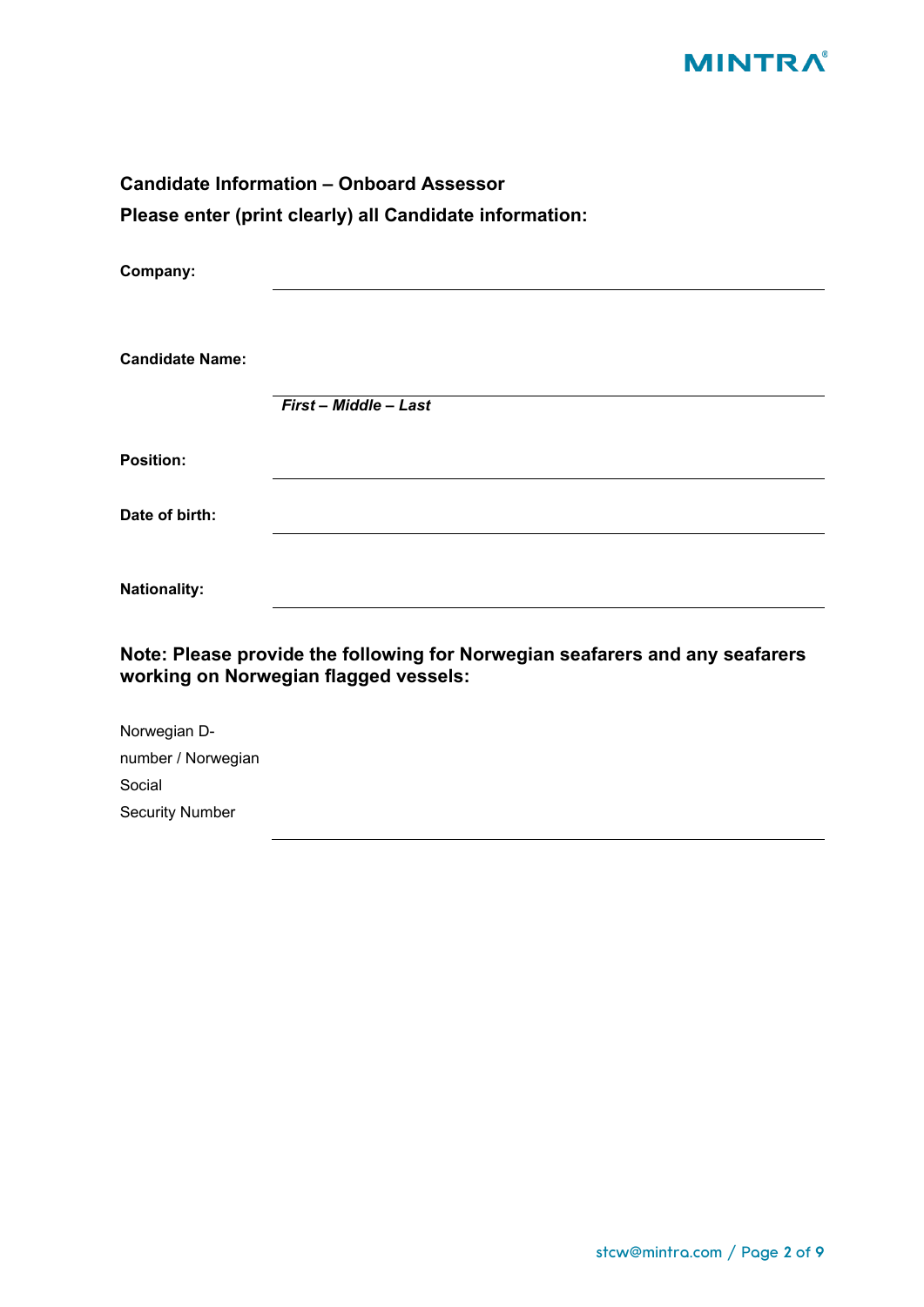

*The candidate must complete all items on this Exercise and Checklist list and be reviewed by the Evaluator to complete this Onboard Assessor course.* 

| <b>Description</b>                                                                                                                                                            |                                                                                                                                                     | <b>Completed</b><br><b>Satisfactory</b><br>(Yes / No) | <b>Evaluator</b><br>(initials) |
|-------------------------------------------------------------------------------------------------------------------------------------------------------------------------------|-----------------------------------------------------------------------------------------------------------------------------------------------------|-------------------------------------------------------|--------------------------------|
|                                                                                                                                                                               | <b>Onboard Assessment</b>                                                                                                                           |                                                       |                                |
| Candidate shall prepare a complete trainee (seafarer)<br>competence assessment in accordance with company<br>competence standards and in accordance with STCW<br>Regulations, |                                                                                                                                                     |                                                       |                                |
| minimum):                                                                                                                                                                     | Completed assessment includes the following (as a                                                                                                   |                                                       |                                |
|                                                                                                                                                                               | conducted a pre-assessment<br>briefing with the trainee; explain<br>the purpose of the assessment,<br>define the criteria and time<br>limits        |                                                       |                                |
|                                                                                                                                                                               | evaluated the process and<br>determine the assessment<br>outcome                                                                                    |                                                       |                                |
|                                                                                                                                                                               | conducted an assessment<br>debrief                                                                                                                  |                                                       |                                |
|                                                                                                                                                                               | observe the trainee's<br>performance and record the<br>results during the assessment                                                                |                                                       |                                |
| Gathering of materials                                                                                                                                                        | identify appropriate materials<br>for items to be assessed<br>procured the necessary<br>materials                                                   |                                                       |                                |
| Prepare the staging<br>area for the<br>assessment                                                                                                                             | ensured a safe working<br>environment<br>ensured availability of<br>appropriate safety appliances<br>ascertained the need for<br>appropriate attire |                                                       |                                |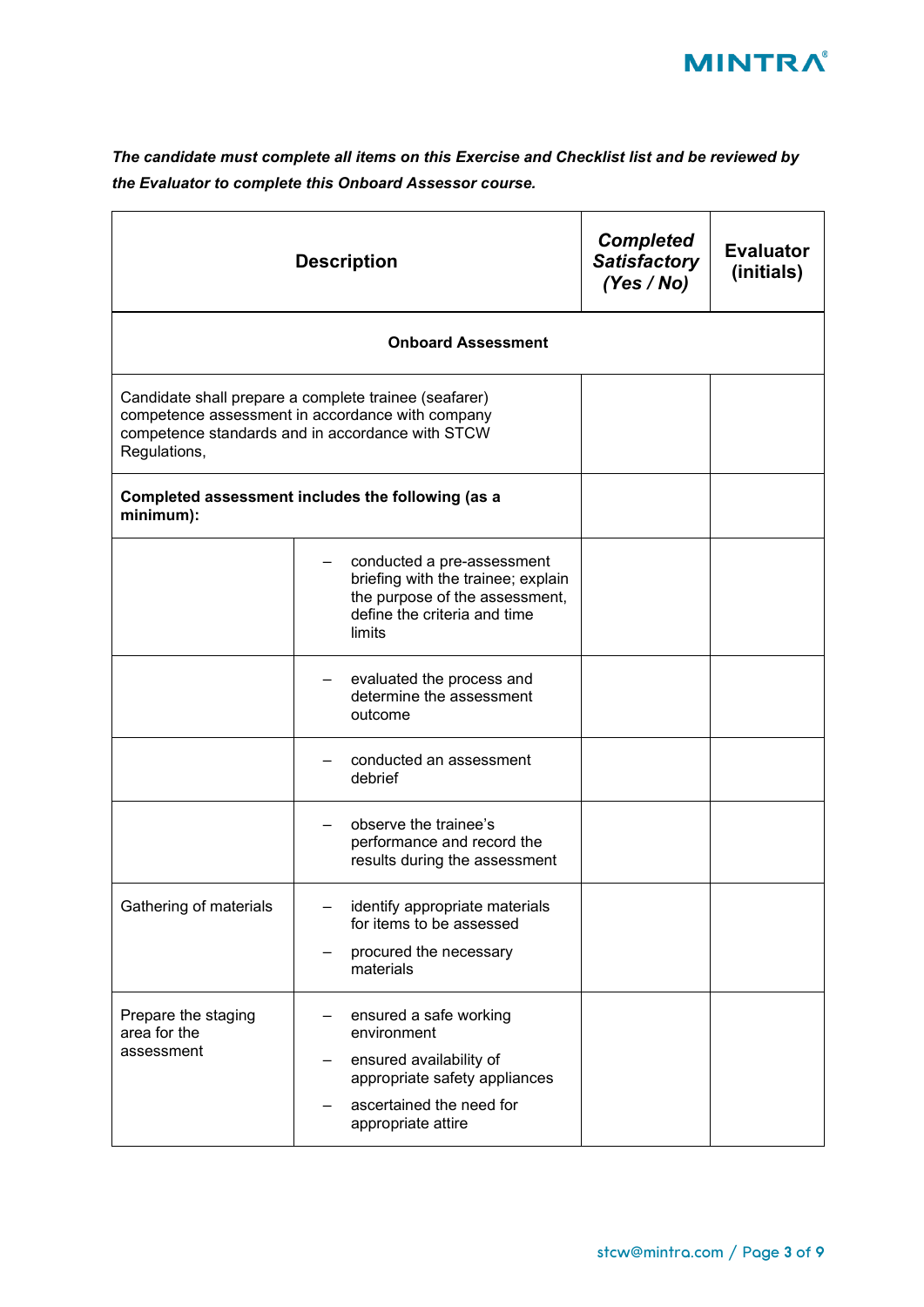| Preparing and<br>arranging equipment         | identified equipment to be used<br>ensured equipment is in good<br>working condition<br>ascertained that assessment<br>can be conducted without<br>disrupting normal function of<br>ship                                                               |  |  |
|----------------------------------------------|--------------------------------------------------------------------------------------------------------------------------------------------------------------------------------------------------------------------------------------------------------|--|--|
| Conducting any<br>necessary safety<br>checks | ensured that there are<br>adequate safety measures in<br>place and that positive control<br>of the operation is possible at<br>all times<br>determined the standard safety<br>checklist for items to be<br>assessed<br>involved the person(s) to be    |  |  |
|                                              | assessed in the preparation of<br>safety checks concerning the<br>assessment on board<br>took into account of the weather<br>condition during period of<br>assessment                                                                                  |  |  |
|                                              | obtained permit to carry out<br>assessment from master or<br>responsible officer                                                                                                                                                                       |  |  |
| Informing relevant<br>personnel              | informed trainee and other<br>affected personnel in advance<br>determined that assessment will<br>not interfere with shipboard<br>routine operations<br>notified relevant watchkeeper(s)<br>confirmed that the trainee was<br>ready for the assessment |  |  |
|                                              | Can explain the preparation process<br>for an assessment                                                                                                                                                                                               |  |  |
| <b>Conduct pre-assessment briefing</b>       |                                                                                                                                                                                                                                                        |  |  |
| addressed the following:                     | Conducted a pre-assessment briefing with the trainee which                                                                                                                                                                                             |  |  |
| Scope (what and how<br>much)                 | competencies to be assessed<br>method of assessment<br>purpose of the assessment                                                                                                                                                                       |  |  |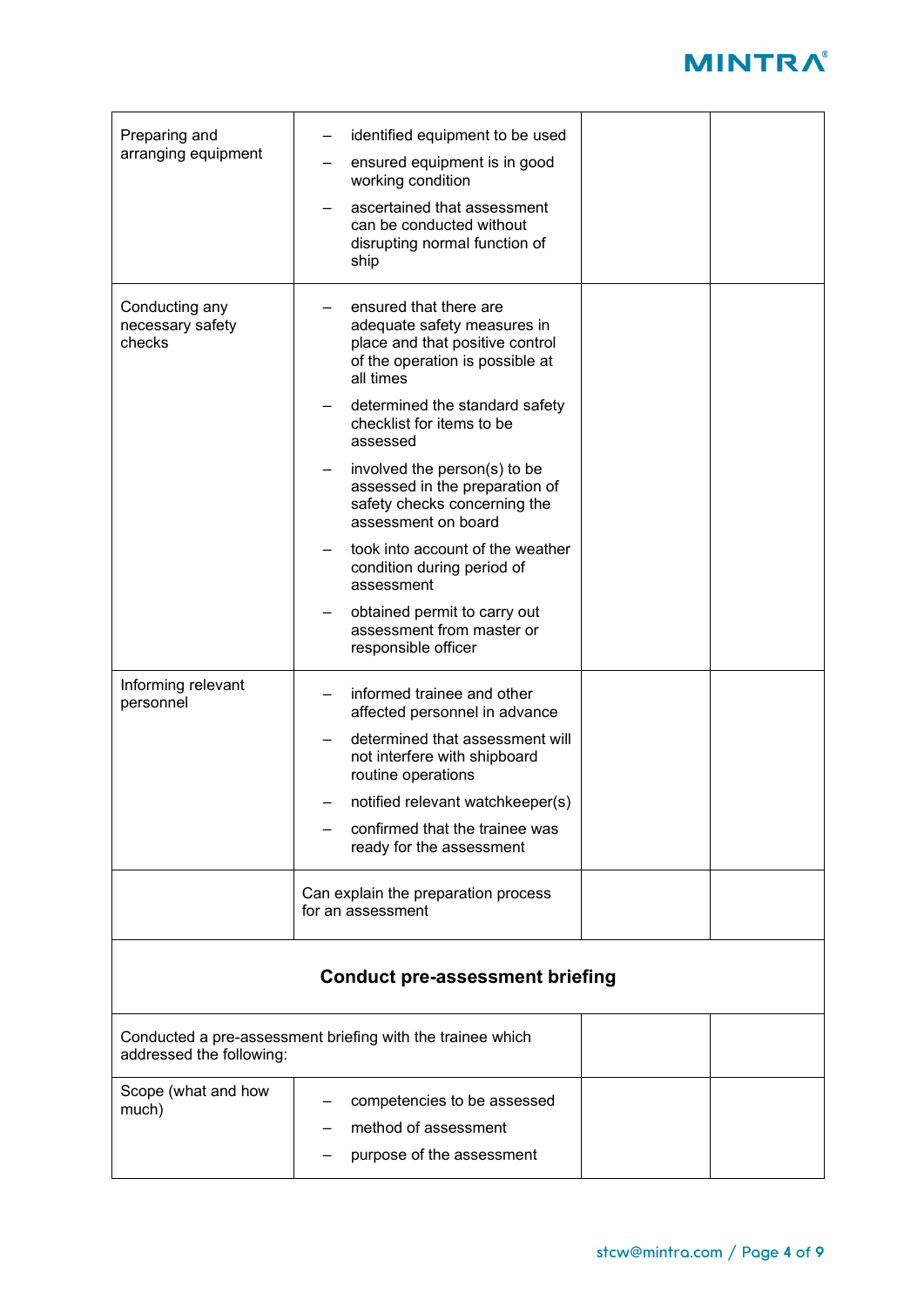| Procedures (rules)                                   | circumstances that may require<br>the assessment to be<br>postponed                                                                               |  |  |
|------------------------------------------------------|---------------------------------------------------------------------------------------------------------------------------------------------------|--|--|
|                                                      | the time-frame of the<br>assessment                                                                                                               |  |  |
|                                                      | permissible and non-<br>permissible activities during the<br>assessment                                                                           |  |  |
|                                                      | Guidelines for appeals and a<br>request for a reassessment                                                                                        |  |  |
| Standards and criteria<br>(goal to be met)           | Has acceptable level of<br>knowledge and understanding<br>and proficiency, as per the<br>STCW competence tables                                   |  |  |
| Outcome and<br>consequences of the<br>assessment     | Understands the best manner<br>by which the outcome will be<br>made known to trainee                                                              |  |  |
|                                                      | Understands the need to agree<br>on the trainee's strengths and<br>weaknesses                                                                     |  |  |
|                                                      | Determine the consequences of<br>the outcome (for example, the<br>need for the trainee to be re-<br>assessed or sent for further<br>training)     |  |  |
|                                                      | Has an understanding of the<br>documents involved in<br>recording the outcome (for<br>example, the Training and<br><b>Assessment Record Book)</b> |  |  |
|                                                      | Knows how to conduct a pre-<br>assessment briefing and what is<br>involved.                                                                       |  |  |
| Observe trainee's performance and record the results |                                                                                                                                                   |  |  |
| Throughout the<br>assessment, the                    | knows to avoiding coaching                                                                                                                        |  |  |
| following should be<br>followed:                     | refrains from giving<br>guidance/hints/tips to trainee                                                                                            |  |  |
|                                                      | ensures that performance is<br>trainee's own effort                                                                                               |  |  |
|                                                      |                                                                                                                                                   |  |  |

Remaining objective **Fig. 2** - kept within the scope and

guidelines of assessment – avoided personal opinions that

are subjective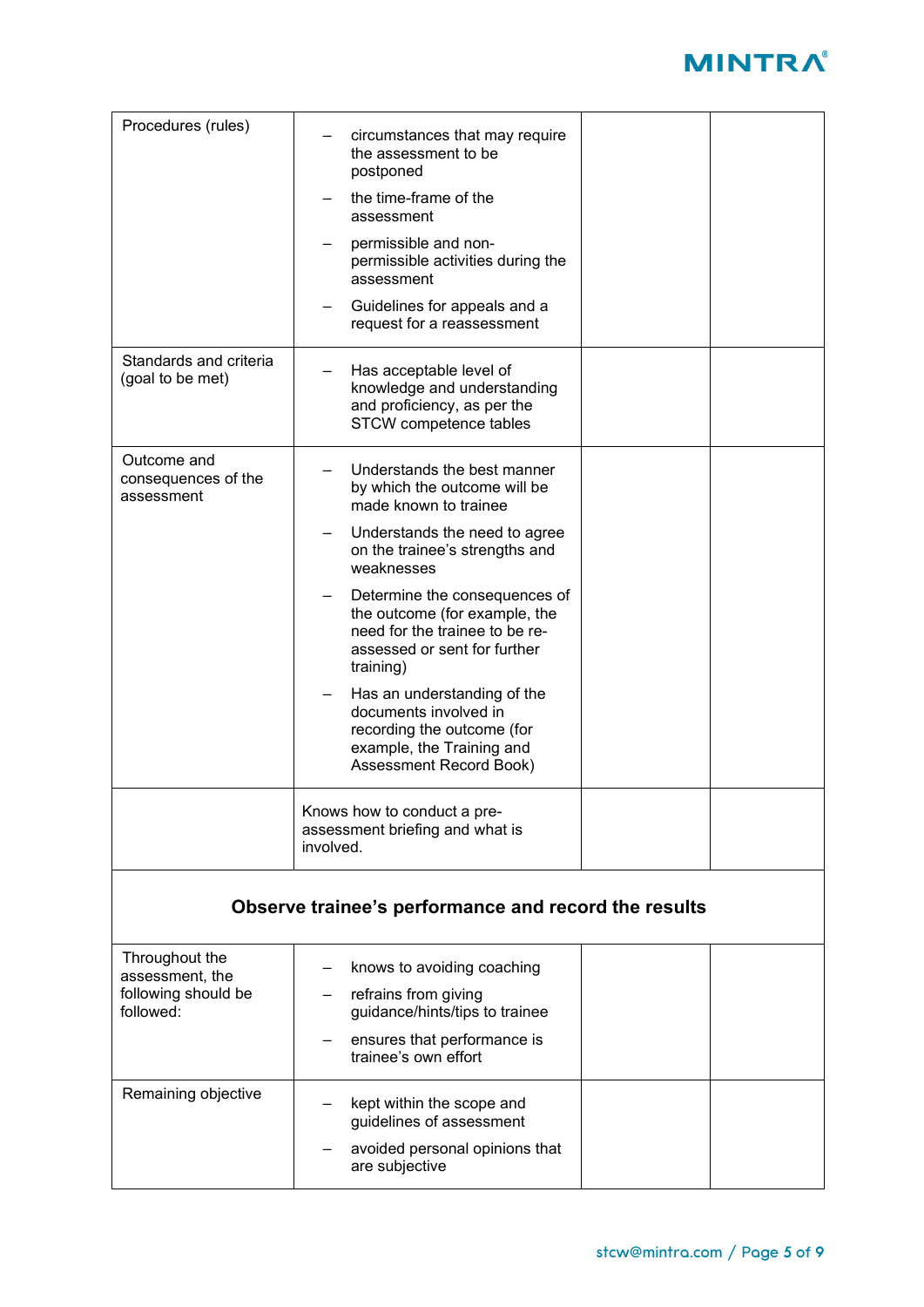|                                                                                             | took account of conditions<br>beyond the control of the<br>trainee which may affect his/her<br>performance                                 |  |
|---------------------------------------------------------------------------------------------|--------------------------------------------------------------------------------------------------------------------------------------------|--|
|                                                                                             | exercised impartiality                                                                                                                     |  |
|                                                                                             | is specific and clear in<br>instructions                                                                                                   |  |
|                                                                                             | maintained direct observation of<br>trainee's performances rather<br>than on trainee himself/herself                                       |  |
|                                                                                             | avoids being influenced by<br>trainee's behavior such as<br>arguing and pleading                                                           |  |
| Maintaining positive<br>control of the situation                                            | keeps out unwarranted<br>interference                                                                                                      |  |
| during assessment                                                                           | maintain a conducive<br>environment for assessment                                                                                         |  |
|                                                                                             | ensure timely intervention when<br>potentially hazardous situations<br>arise                                                               |  |
|                                                                                             | stick to allocated time-frame                                                                                                              |  |
| <b>Ensures realistic</b><br>assessment conditions<br>and provide appropriate<br>information | create scenarios that are as<br>realistic as possible when<br>actual conditions are not<br>present, e.g. responding to<br>emergencies etc. |  |
|                                                                                             | disseminates relevant<br>information to ensure that<br>trainee is not put at a<br>disadvantage                                             |  |
| Avoiding unnecessary<br>interference                                                        | allowed trainee to complete the<br>task uninterrupted                                                                                      |  |
|                                                                                             | abided by the time-frame for<br>$\qquad \qquad \qquad$<br>each task to prevent disruption<br>on subsequent tasks                           |  |
| Maintain records in<br>accordance with the<br>assessment guidelines                         | recorded the assessment in the<br>approved Training and<br><b>Assessment Record Book</b>                                                   |  |
|                                                                                             | recorded the assessment in the<br>trainee's training record book<br>where appropriate                                                      |  |
|                                                                                             | Observed and assessed a trainee's<br>performance taking the behavioral<br>competencies also into consideration                             |  |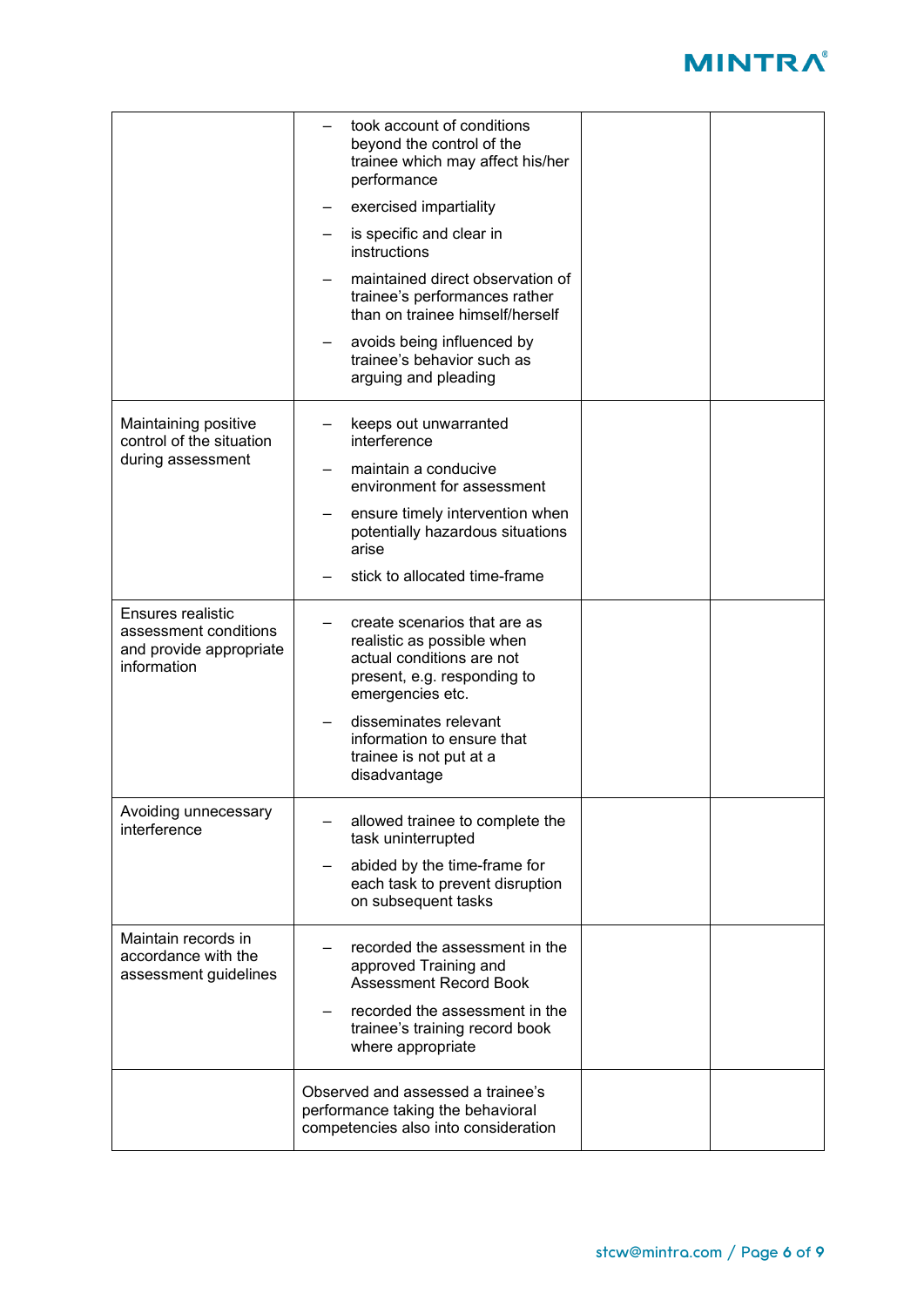

| Evaluate the process and determined the assessment outcome |                                                                                                                                                                                                                                                  |  |  |
|------------------------------------------------------------|--------------------------------------------------------------------------------------------------------------------------------------------------------------------------------------------------------------------------------------------------|--|--|
| covering the following steps:                              | During observation of the trainee, the performance was<br>evaluated, and the assessment outcome was determined,                                                                                                                                  |  |  |
|                                                            | recorded the performance for<br>each individual performance<br>step, including taking note of<br>areas to be improved                                                                                                                            |  |  |
|                                                            | applied the evaluation<br>instructions as stipulated in the<br>competence tables of the<br>STCW Code, paying attention<br>to the required criteria for<br>evaluating competence                                                                  |  |  |
|                                                            | determined the outcomes and<br>immediately documenting the<br>results                                                                                                                                                                            |  |  |
|                                                            | Understands the factors that contribute<br>to a successful assessment.                                                                                                                                                                           |  |  |
|                                                            | <b>Assessment debrief</b>                                                                                                                                                                                                                        |  |  |
|                                                            | The assessment debrief should be conducted with the trainee as<br>soon as possible, taking into account the following guidelines:                                                                                                                |  |  |
| focus on positive<br>outcome first                         | outlined trainee's satisfactory<br>performances<br>avoided making<br>statements/comments that<br>could demoralize the trainee                                                                                                                    |  |  |
| identify areas needing<br>improvement                      | makes references to areas<br>where performances were not<br>up to required criteria, based<br>on factual observation<br>discuss ways in which trainee<br>can improve on the<br>performances in order to<br>satisfy the competence<br>requirement |  |  |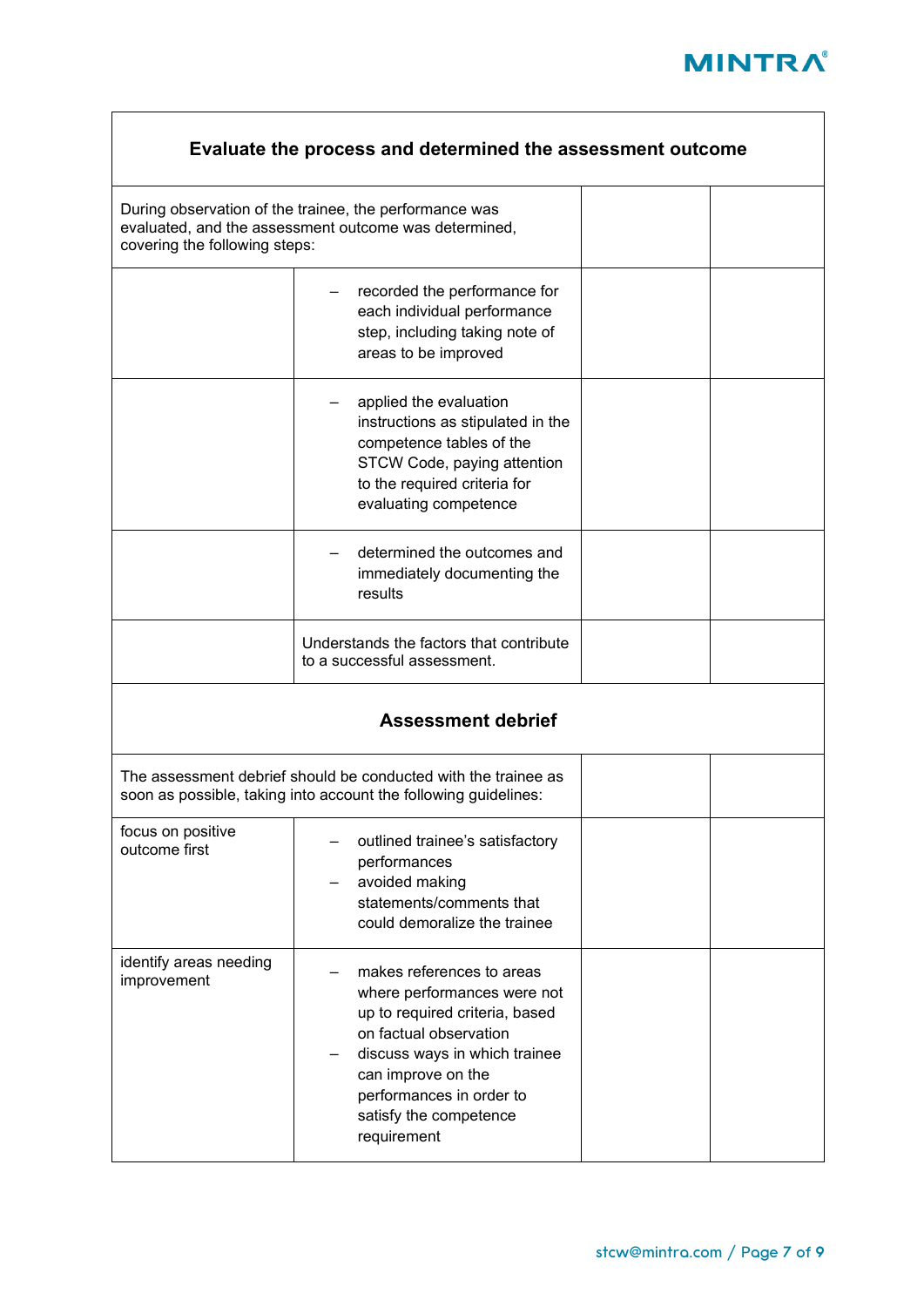| specify the assessment<br>results                                            | informed trainee of the<br>assessment result (i.e.<br>whether he/ she has been<br>assessed as PASS or FAIL)                                                                                                                                                                               |  |
|------------------------------------------------------------------------------|-------------------------------------------------------------------------------------------------------------------------------------------------------------------------------------------------------------------------------------------------------------------------------------------|--|
|                                                                              | closed assessment with a<br>recommendation                                                                                                                                                                                                                                                |  |
| recommended<br>necessary action for the<br>trainee to improve,<br>including: | more exposure to a particular<br>task<br>further or refresher training<br>$-$<br>reference to material to gain<br>$\sim$<br>knowledge<br>need for closer supervision or<br>-<br>coaching<br>if appropriate, specify<br>minimum period before the<br>next assessment of the failed<br>task |  |
|                                                                              | Understands the process of<br>handling unsuccessful or<br>unacceptable performance                                                                                                                                                                                                        |  |
|                                                                              | Can explain how cultural<br>differences can affect trainee's<br>views on assessment and<br>perception of feedback                                                                                                                                                                         |  |
|                                                                              | Can explain the methods of<br>giving positive and negative<br>criticism in a constructive way                                                                                                                                                                                             |  |
|                                                                              | Can explain the purpose of<br>developing performance<br>improvement plan                                                                                                                                                                                                                  |  |
|                                                                              | Can conduct a post-<br>assessment debriefing                                                                                                                                                                                                                                              |  |
|                                                                              | Conducted a post-assessment<br>debriefing                                                                                                                                                                                                                                                 |  |
|                                                                              | Assessment of trainees'<br>competence to meet training<br>requirements                                                                                                                                                                                                                    |  |